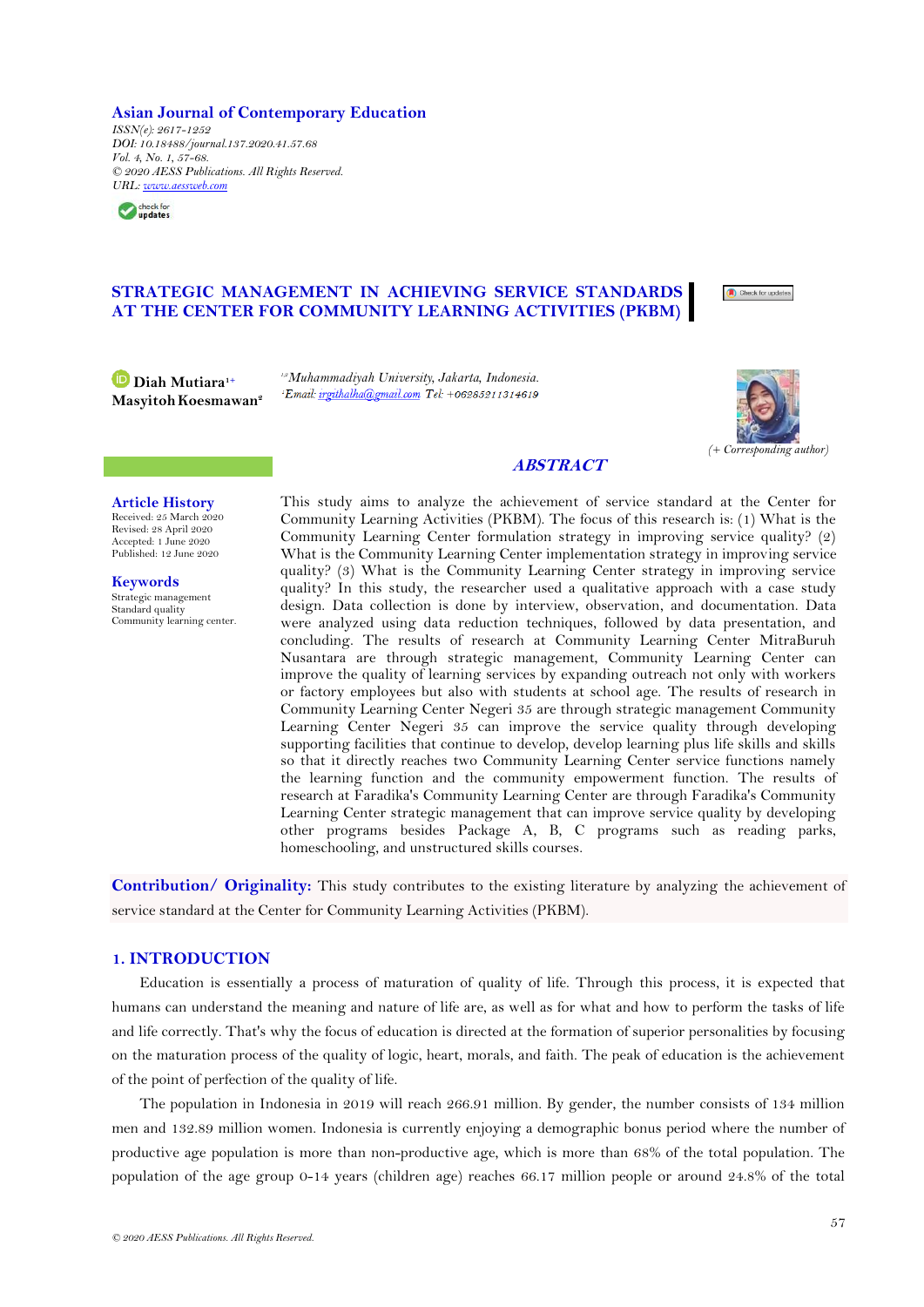population. Then the population of the age group 15-64 years (productive age) is 183.36 million people or 68.7% and the age group of more than 65 years (non-productive age) amounting to 17.37 million people or 6.51% of the total population. To achieve the goal of education from year to year, among the problems faced by the education sector in Indonesia is that not all Indonesian citizens can formally take education. Besides, there are still many students who drop out of school. Statistical data about students who have dropped out of school can be found in [Table 1:](#page-1-0)

<span id="page-1-0"></span>

| No.             | Province                   | <b>Educational Level</b> | Total      |            |         |
|-----------------|----------------------------|--------------------------|------------|------------|---------|
|                 |                            | SD                       | <b>SMP</b> | <b>SLA</b> |         |
| 1.              | DKI Jakarta                | 793                      | 1,757      | 570        | 3,120   |
| $\mathfrak{D}.$ | West Java                  | 3,596                    | 9,340      | 4,779      | 17,715  |
| 3.              | Central Java               | 2,238                    | 4,891      | 1,566      | 8,695   |
| 4.              | D.I. Yogyakarta            | $151\,$                  | 420        | 143        | 714     |
| 5.              | East Java                  | 1,980                    | 7,532      | 3,850      | 13,362  |
| 6.              | Aceh                       | 594                      | 883        | 1,367      | 2,844   |
| 7.              | North Sumatra              | 3,873                    | 3,645      | 2,824      | 10,342  |
| 8.              | West Sumatra               | 649                      | $\bf 883$  | 825        | 2,357   |
| 9.              | Riau                       | 1,357                    | 1,149      | 757        | 3,263   |
| 10.             | Jambi                      | 655                      | 609        | 454        | 1,718   |
| 11.             | South Sumatra              | 2,134                    | 1,855      | 1,599      | 2,137   |
| 12.             | Lampung                    | 1,212                    | 1,786      | 1,162      | 4,160   |
| 13.             | West Kalimantan            | 1,041                    | 1,201      | 889        | 3,131   |
| 14.             | Central Kalimantan         | 380                      | 548        | 329        | 1,257   |
| 15.             | South Kalimantan           | 464                      | 451        | 305        | 1,220   |
| 16.             | East Kalimantan            | 432                      | 591        | 367        | 1,390   |
| 17.             | North Sulawesi             | 145                      | 191        | 278        | 614     |
| 18.             | Central Sulawesi           | 574                      | 504        | 290        | 1,368   |
| 19.             | South Sulawesi             | 1,464                    | 1,761      | 1,298      | 4,532   |
| 20.             | Southeast Sulawesi         | 503                      | 538        | 600        | 1,641   |
| 21.             | Maluku                     | 235                      | 358        | 413        | 1,006   |
| 22.             | Bali                       | 177                      | 270        | 198        | 645     |
| 23.             | West Nusa Tenggara         | 450                      | 1,054      | 970        | 2,474   |
| 24.             | East Nusa Tenggara         | 1,181                    | 2,402      | 1,617      | 5,200   |
| 25.             | Papua                      | 2,521                    | 1,532      | 503        | 4,556   |
| 26.             | Bengkulu                   | 493                      | 363        | 359        | 1,215   |
| 27.             | North Maluku               | 209                      | 208        | 582        | 999     |
| 28.             | Banten                     | 926                      | 2,682      | 1,282      | 4,890   |
| 29.             | Bangka Belitung<br>Islands | 207                      | 394        | 186        | $787\,$ |
| 30.             | Gorontalo                  | 313                      | 215        | 111        | 639     |
| 31.             | Riau Islands               | 245                      | 232        | 145        | 622     |
| 32.             | West Papua                 | 266                      | 389        | 250        | $905\,$ |
| 33.             | West Sulawesi              | 540                      | 386        | 140        | 1,066   |
| 34.             | North Kalimantan           | 129                      | 170        | $1\,1\,5$  | 414     |
|                 | Total                      |                          |            |            | 110,998 |

**Table-1.** Data of School Drop Outs for Elementary (SD), Junior (SMP), and High Schools (SLA) In 2017-2018.

**Source:** [Center for Data and Statistics \(2019\).](#page-11-0)

The educational objectives, according to the three pillars of the development strategy announced by the President of the Republic of Indonesia in 2009-2014, include empowerment, entrepreneurship, and creative economic development [\(Center for Data and Statistics, 2019\)](#page-11-0).

The era of globalization and modernization of development in Indonesia has given rise to demands: First, the existence of human resources (HR) who have the integrity of personality, thoughts, and skills. Second, there is an expansion and equitable distribution of the quality of continuing education through courses coaching programs,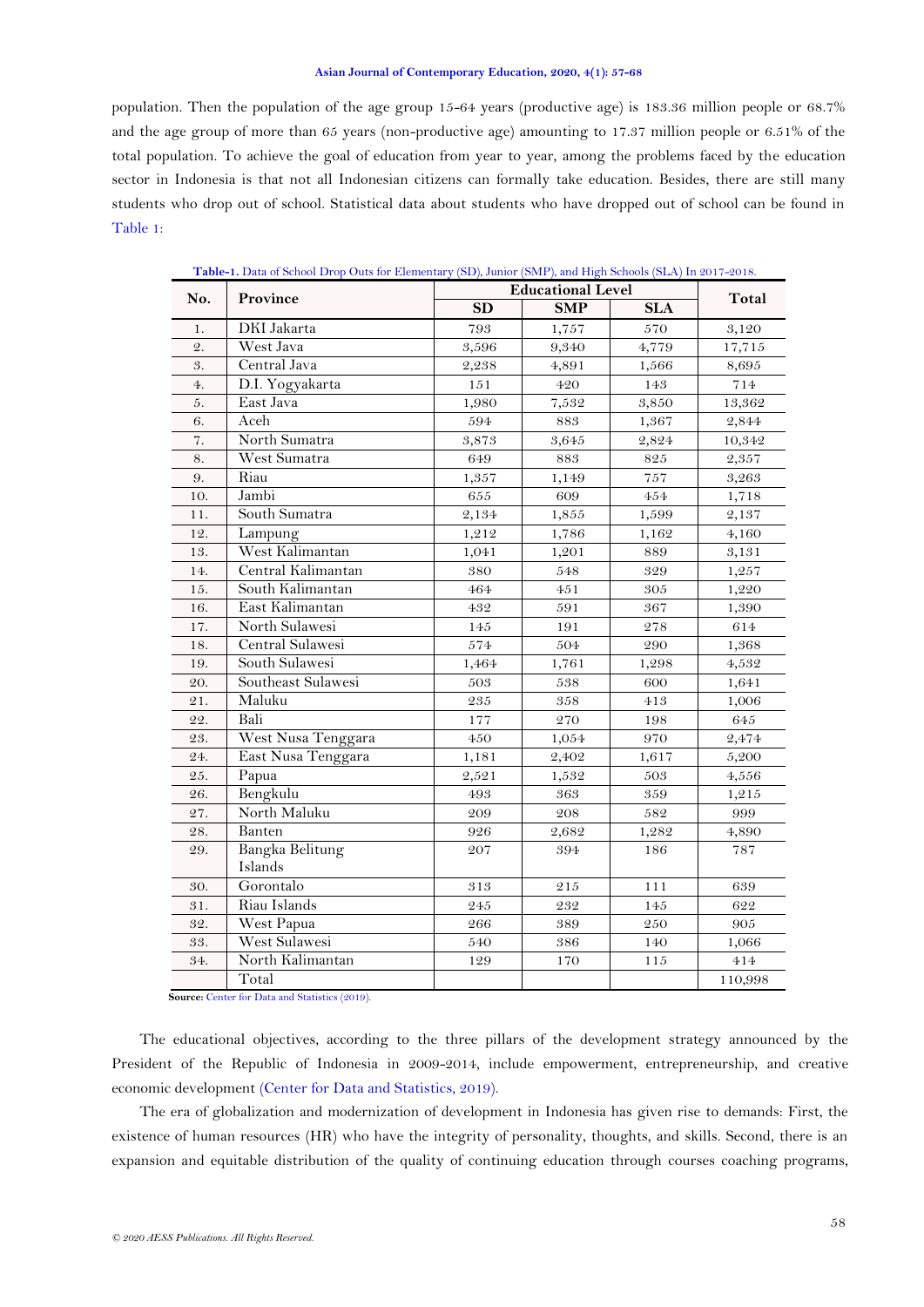business learning groups (KBU), internships, scholarships, and others. Third, the importance of non-formal education that pays attention to the field of skills integrated with global market demand.

Law Number 20 of 2003 concerning the National Education System emphasizes that the education system in Indonesia consists of formal, non-formal, and informal education channels that can complement and enrich each other. Each path has an education unit. Specifically, regarding non-formal education paths, there are some education units, include course institutions, training institutions, study groups, Community Learning Centers, and Taklim Assembly and similar education units.

PKBM as an institution, as well as a non-formal education approach that is directed at developing knowledge, skills, and attitudes in meeting the learning needs of the community, and the demands of the labor market, and the availability of other supporting resources, such as local potential and human resources in the community. The goal to be achieved is to improve the quality and the living standard of the community through productive economic business activities as a means of developing economic independence for students. PKBM is a forum for various community learning activities directed at empowering local potentials to drive development in the social, economic, and cultural fields. The purpose of PKBM is to expand the opportunities of citizens, especially those who are unable to increase knowledge, skills, and mental attitudes so that the mindset changes needed to change behavior to develop their potential and work for a living. The change in mindset that occurs in the community is expected to be able to move them to behave or try to meet their learning needs independently. PKBM is a means to intensify and coordinate various community learning activities. Implementation of learning is centered in various places, the status of management, and ownership is from, by, and for the community. The community feels that they own and are partly responsible for the education program that they run, even as an institution that is expected to have a presence and existence in the surrounding community.

Community participation is the key to the success of a program in social institutions. PKBM as one of the social institutions, and a forum that serves as a learning center for the community to develop their potential, as well as local natural potential, makes local excellence. PKBM is at the subdistrict level, even the kelurahan (urban village) as the basis for the community to carry out various learning activities. PKBM is expected to be able to develop the local potential of the community so that institutions and communities will develop and be empowered. Being empowered means having the ability to develop itself with prospective insights, attitudes, skills, and knowledge through training, mentoring, and coaching. Empowerment as a potential strategy to increase economic activity, social, and cultural transformation. Community participation is believed to be a very effective means of reaching out to the poor through efforts to generate enthusiasm for life to be able to help themselves, by doing to reach out to the poor through efforts to raise the spirit of life to be able to help themselves, by making fundamental changes, to touch changing mindset, so that changes in behavior occur in themselves. Poverty happens because they are trapped by their philosophy of life making they are shackled by their *mindset*. This shackled condition must be opened by the community program developers.

Discussing strategic management can be said to discuss the relations between the organization and its milieu, both internal and external milieu. The current organizational milieu is not only increasingly volatile in changing but is also more closely interconnected. This requires organizations to think strategically, be able to translate their inputs into effective strategies and develop the reasons needed to lay the foundation for implementing the strategy. All of which are expected to be able to provide instructions on how to deal with and cope with changes that occur in the environment, even give instructions to the leaders to be able to control the changes that occur in that environment, and not just to react to it. Thus, the focus of strategic management is to connect the organization to its milieu, formulate strategies to adapt to the milieu and ensure that the strategy implementation goes well. The organization is also expected to be able to improve the quality of the organization.

Problems faced by the Teaching and Learning Center before conducting strategic management are the lack of professionalism of tutors, low learning motivation of students, employee resources are not maximized, low discipline of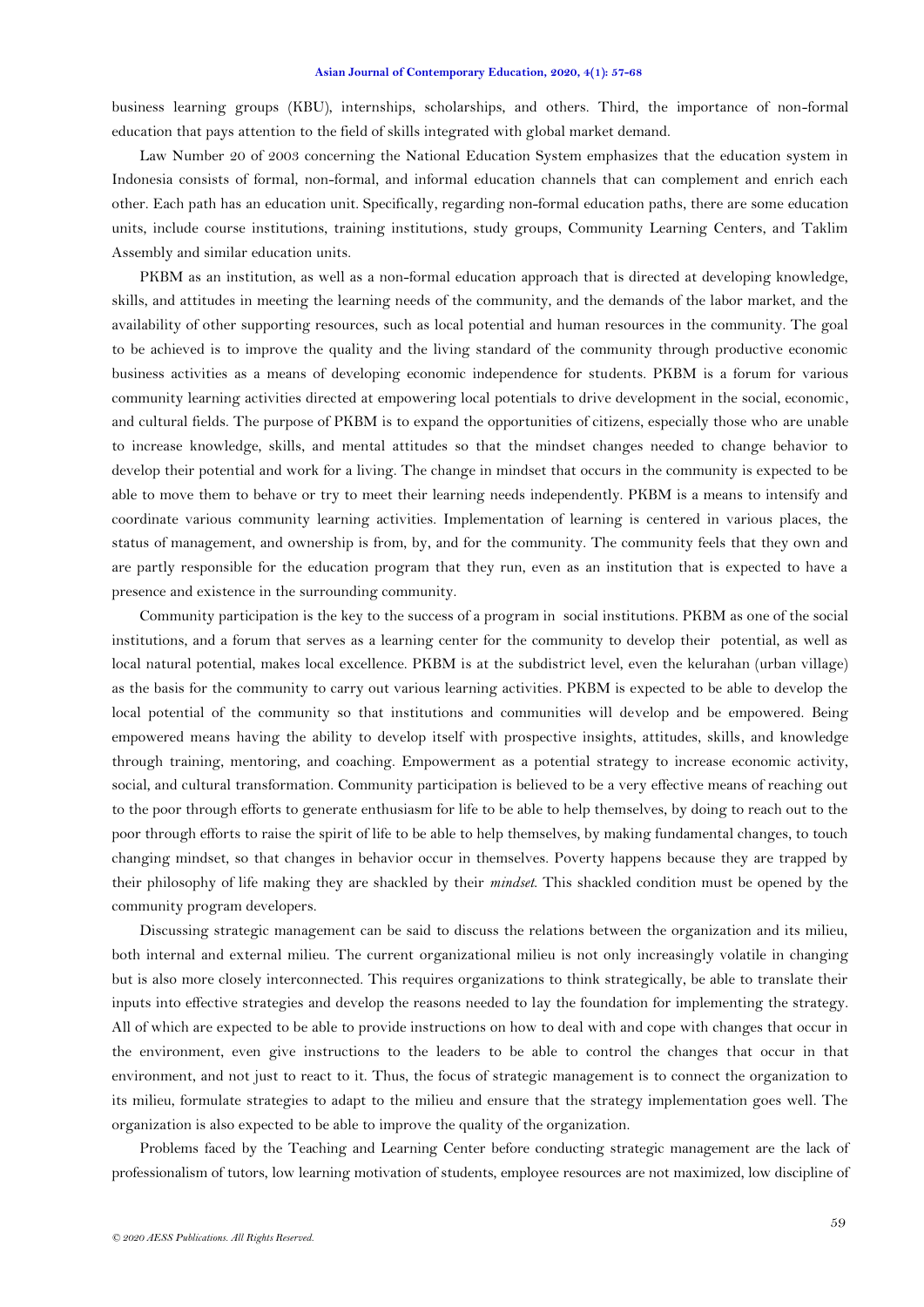tutors and students, low standards of student competence of graduates, processes less effective learning, and less effective and efficient budget management processes. Therefore, in overcoming these problems, the head of the PKBM is trying his best to perform strategic management in improving the quality of education in the institution he leads.

# **2. THEORETICAL ANALYSIS**

#### *2.1. Strategic Management*

Management according to the Indonesian Dictionary is the effective use of resources to achieve goals. Meanwhile, according to Rohiat in Mohammad Mustari in the Education Management book, that the management derived from the word *to manage*. Management is done through a process and managed according to the order and functions of management itself [\(Dendy, 2015\)](#page-11-1).

According to the English-Indonesian dictionary the terms management derived from the word *to manage* which means to manage, administer, implement, arrange, and treat [\(Jhon and Hasan, 2006\)](#page-11-2). In Arabic, the term management is defined as idaarah, which is derived from the word adaara that means regulating. In harmony with Ramayulis that is the nature of management in the Qur'an is tadbir (arrangement). This word is a derivation of the word *dabbara* (to regulate) [\(Ruchiyat, 2006\)](#page-11-3).

This according to the Word of Allah SWT in Surah Al-Sajdah/32 verse 5:

Meaning: He directed the ordinance from the heaven unto the earth, then it ascended unto Him in a Day, whereof the measure is a thousand years of that ye reckon.

This verse explains that, Allah is the regulator of nature (*al mudabbir/manager*), this order of nature is evidence of God's greatness in managing this nature. Therefore, humans who are trusted by Allah SWT as the khalifah (the caliph) on earth must regulate and manage this earth as well as possible, as Allah SWT governs this nature [\(Jawahir, 1983\)](#page-11-4).

### *2.2. Strategic Management Model*

### *a. Strategy Formulation*

In the short, medium, or long term planning, it must really be implemented so that in all activities or affairs can be measured, observed, and evaluated properly and responsibly. The main key to planning activities is the process of planning activities themselves. The planning process is a logical perspective on what is done and how to know what is done, can help in decision making, and is rational. The above explanation according to the Word of Allah SWT in Surah Al Hashr verse 18:

ُى َن ِ َما تَ ْعَمل ي ٌز ب ِ َخب َّن ََّّللاَ ِ ََّّللاَۚ إ قُىا َغٍدۖ َواتَّ َم ْت لِ ٌس َما قَ َّد ْز وَفْ تَىْظُ ْ ََّّللاَ َول قُىا َمىُىا اتَّ ِذي َه آ َّ يُّهَا ال َ يَا أ

Meaning: O ye who believe! Observe your duty to Allah. And let every soul look to what it sends forth for the morrow. And observe your duty to Allah; verily Allah is Well-Aware of what you do.

This verse explains the importance of planning both in human life as a person and also in every activity including in making strategic planning.

### *b. Strategy Implementation*

The implementation function is an inseparable part of a group or organizational process. The terms that can be grouped in this function are directing, commanding, leading, and coordinating.

Al-Qur'an in this case has provided a basic foundation for the process of guidance and direction or provides a warning in the form of this implementation. The description according to the Word of Allah SWT in Surah Al Kahfi verse 2: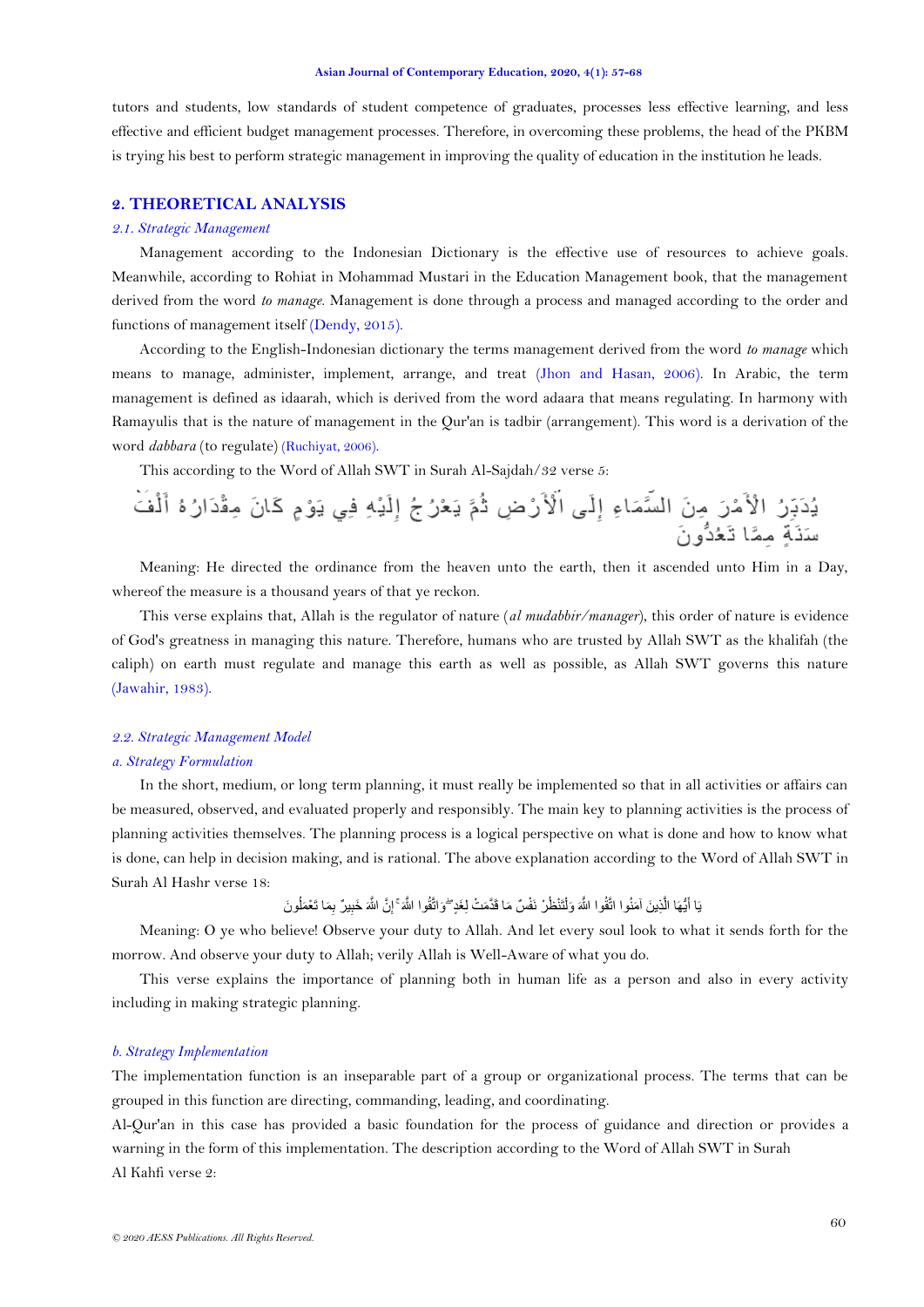فَيِّمًا لِيُنْذِرَ بَأْسًا شَدِيدًا مِنْ لَدُنْهُ وَيُبَشِّرَ الْمُؤْمِنِينَ الَّذِينَ يَعْمَلُونَ الصَّالِحَاتِ أَنَّ لَهُمْ أَجْرًا حَسَنًا َ َ َّ ْ

Meaning: "He has made it a guardian, that I may give warning, of a grievous chastisement from Him, and that it may give the believers who do good deeds the glad tidings that they shall have a good reward.

"Thus, it can be understood that the *implementation* is to manage the organizational milieu that involves the milieu and other people with procedures the good one.

#### *c. Strategy Evaluation*

Evaluation in the context of strategic management is the process of ensuring that the activities performed are correct according to what is not in advanced planning. Evaluation in strategic management has two first limitations; the evaluation is a process/activity to determine the progress of programs compared to the stated objectives, second; The evaluation in question is an attempt to obtain information in the form of feedback from the activities performed. Evaluation in strategic management includes two activities, namely assessment, and measurement.

The Word of Allah in the Qur'an relating to the evaluation is contained in the Surah Al-Infitar verses 10-12 as follows:

وَإِنَّ عَلَيْكُمْ لَحَافِظِينَ كِرَامًا كَاتِبِينَ يَعْلَمُونَ مَا تَفْعَلُونَ ِ l,

Meaning: "But there are guardians over you (10) honored recorders (11) Who know all that you do"(12).

## *2.3. Minimum Service Standards for Non-Formal Education*

Understanding the Minimum Service Standards adequately for the community is very significant because it relates to the constitutional rights of individuals and community groups that they must obtain and must be fulfilled by the government, in the form of the availability of public services (basic services) that must be carried out by the government to the community. In the regional bureaucracy itself, the understanding of SPM, is still often confused with technical standards/prerequisites, work standards, public service standards. Basically, the two minimum service standards that must be carried out by non-formal educational institutions including PKBM are learning service standards and community empowerment service standards.

#### *2.4. PKBMs in Indonesia*

Since the World Declaration on "Education for All" in Jomtien, Thailand in 1990 by 155 countries, the idea of a *Community Learning Center* (CLC) began to be developed in various countries. CLC was initiated as a form of community participation in providing education for all groups, especially the community that cannot be reached by formal education.

PKBMs in Indonesia were initiated by the Ministry of Education and Culture, by first through various efforts and research to find the right model, in Indonesia, the CLC socialization began in 1997, then Indonesia called it as the Center for Community Learning Activities (PKBM).

Beginning in 1998, amid a very severe state crisis, some community groups in Indonesia welcomed the idea as a form of calling to do something for the development of a society that was in crisis. Each began organizing the PKBM in their community as a pure community initiative, in this case, the role of the government was only as an initial motivator. The establishment of these pioneering PKBMs was largely through several community institutions that had already existed but had carried out various activities and programs that were in accordance with the CLC/PKBM concept.

The concept of community-based education would be an important thing to do in the context of the democratization of education. Community-based education is a political struggle towards social transformation. Community-based education is part of a critical pedagogical agenda that constantly strives to free education from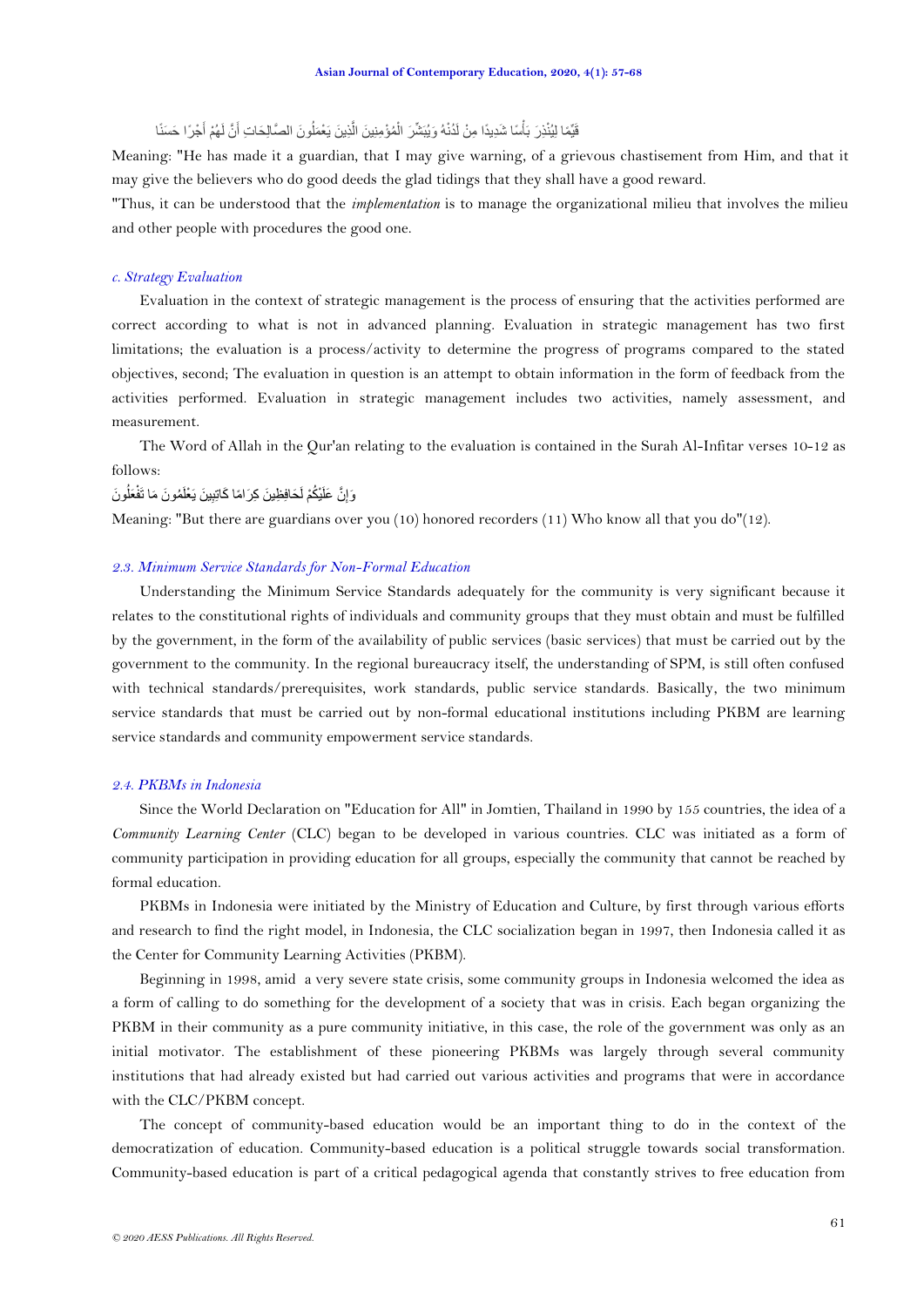the chains of power. When education has been freed from the hegemony of power, it means that the democratization of education can be realized.

Non-formal education provides information that essentially education is not only held in formal education but also non-formal education. In the Law of the Republic of Indonesia Number 20 of 2003, concerning the National Education System, especially in Article 1 paragraph (10) it is stated that the Education Unit is an education service group that organizes education in formal, non-formal and informal channels at every level and type of education; paragraph (11) Formal education is a structured and tiered education channel consisting of basic education, secondary education, and higher education; paragraph (12) non-formal education is an education channel outside of formal education that can be carried out in a structured and tiered manner; paragraph (13) Informal education is a path of family and environmental education.

## **3. RESEARCH METHOD**

## *3.1. Research location*

- 1. PKBM MitraBuruh Nusantara, Jl. TiparCakung No.01 KomplekMesjid Raya Al-AraafSukapura, CilincingSubdistrict, North Jakarta.
- 2. Public PKBM 35, Jl. KebagusanWetan Rt 11/Rw 5 Jagakarsa South Jakarta.
- 3. PKBM Faradika, Jl. Cipinang Kebembem V No. 32 Kelurahan Pisangan Timur, Pulogadung Subdistrict, East Jakarta.

### *3.2. Research Method*

The research method is qualitative research with a case study design. Data collection is done by interview, observation, and documentation. Data were analyzed using data reduction techniques, followed by data presentation, and concluding.

## **4. RESEARCH RESULTS AND DISCUSSION**

#### *4.1. Analysis of Research Results*

From the results of the study it can be seen the similarities and differences made by the three PKBM:

#### *4.1.1. Similarities*

The similarity is that the three PKBMs in implementing programs to achieve service standards are the three implementing strategic management steps with stages of strategic formulation, strategic implementation, and strategic evaluation. Those three PKBMs in formulating strategic formulations such as in formulating a vision, mission, and goals always involve elements involved such as foundations, the Head of PKBM, tutors, administrative staff, and students. The similarity was also seen in the evaluation process, the three PKBMs evaluating by measuring by holding a meeting at the end of the program implementation.

### *4.1.2. Differences*

The difference in the formulation stage of the strategy implemented by the Public PKBM 35 is by involving elements of the Regional Government as the Public PKBM 35 is the organization under the auspices of the DKI Jakarta Regional Government. The difference in planning the programs that will be carried out is seen due to differences in the location or status of the institution, PKBM MitraBuruh Nusantara plans a lot of equality programs for factory workers because the location of the PKBM MitraBuruh Nusantara in Cilincing which is an industrial area. The Public PKBM 35, which is part of the DKI Jakarta Education Agency, has developed many topdown programs but with interesting creations such as a skills-based equality program. PKBM Faradika which has many millennial learners plans many android and online-based programs.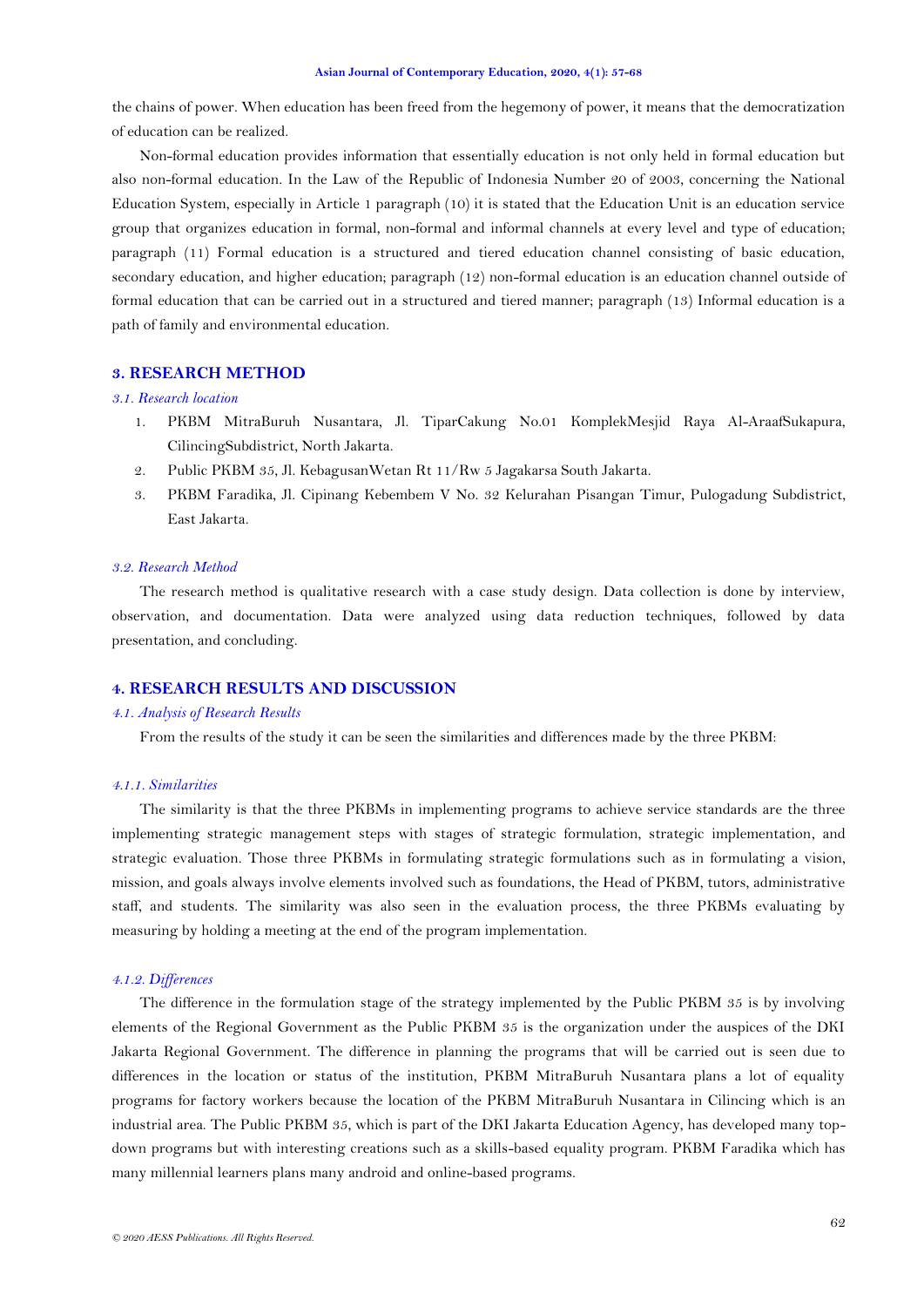| Asian Journal of Contemporary Education, 2020, 4(1): 57-68 |
|------------------------------------------------------------|
|------------------------------------------------------------|

|                             |                                                                                                                                                                                                                                                                                                                                                       | Table-2. Comparison of research results PKBM in conducting strategic formulation, strategic implementation, and strategic evaluation.                                                                                                                                                                                                                                         |                                                                                                                                                                                                                                                                                                                                                                                                                                       |  |  |
|-----------------------------|-------------------------------------------------------------------------------------------------------------------------------------------------------------------------------------------------------------------------------------------------------------------------------------------------------------------------------------------------------|-------------------------------------------------------------------------------------------------------------------------------------------------------------------------------------------------------------------------------------------------------------------------------------------------------------------------------------------------------------------------------|---------------------------------------------------------------------------------------------------------------------------------------------------------------------------------------------------------------------------------------------------------------------------------------------------------------------------------------------------------------------------------------------------------------------------------------|--|--|
| <b>Strategic Management</b> | <b>Mbun Pkbm</b>                                                                                                                                                                                                                                                                                                                                      | Public Pkbm 35                                                                                                                                                                                                                                                                                                                                                                | Faradika Pkbm                                                                                                                                                                                                                                                                                                                                                                                                                         |  |  |
| Strategic Formulation       | formulating<br>1. In<br>PKBM's vision, mission vision, mission, and goals<br>formed<br>the<br>development<br>and tutors. Hold meetings were<br>with the elements above. formulated the objectives.<br>Decide on the formulation<br>of vision and mission and<br>then socialize it.                                                                    | the 1. In formulating PKBM's<br>and, objectives, the first formulating the vision first mission, and goals is<br>PKBM after that followed<br>$-{\rm b}v$<br>team, formulating the mission, joint meetings between<br>managers, PKBM Heads, after the vision and mission<br>formulated<br>then                                                                                 | 1. In<br>formulating the vision,<br>carried<br>out<br>through<br>the<br>foundation,<br>the<br>Head of PKBM,<br>and<br>other managers.                                                                                                                                                                                                                                                                                                 |  |  |
|                             | are the foundation, the tutors, and students.<br>manager, the Head of<br>PKBM,<br>the<br>tutor,<br>administrative<br>staff,<br>parents, and students.                                                                                                                                                                                                 | 2. The elements involved<br>2. The elements involved in the formulation of the $\mathbf{2.}$ The<br>in the formulation of the vision, mission, and goals<br>vision, mission, and goals are the head of PKBM,                                                                                                                                                                  | elements<br>involved<br>in<br>the<br>formulation<br>of<br>the<br>vision, mission,<br>and<br>objectives<br>involve<br>various<br>parties,<br>consisting<br>of<br>the<br>foundation, the Head<br>of the PKBM,<br>the<br>manager,<br>the<br>and<br>tutor.                                                                                                                                                                                |  |  |
|                             | 3. Analysis of internal and<br>external<br>factors<br>ın<br>achieving<br>service<br>standards is done<br>by <sub>l</sub><br>analyzing the strengths<br>and<br>weaknesses<br>that<br>originate from within and<br>outside the organization.                                                                                                            | 3. Analysis of internal and<br>external<br>factors<br>in<br>achieving service standards<br>done<br>is<br>by analyzing<br>internal PKBM factors by<br>taking the conditions and<br>internal milieu of PKBM<br>into account. In analyzing<br>external factors by paying<br>attention to everything that<br>happens outside the PKBM<br>environment.                             | 3. Internal and external<br>factor<br>analysts<br>ın<br>achieving<br>service<br>standards<br>are<br>conducted by holding<br>meetings every time<br>they<br>carry<br>out<br>activities or events.                                                                                                                                                                                                                                      |  |  |
|                             | The<br>elements<br>4.<br>involved<br>in<br>analyzing<br>internal<br>and external factors<br>are the foundation,<br>the Head of PKBM,<br>tutors, and staff.<br>The formulation of<br>5.<br>the short-term plan<br>is carried out at the<br>beginning of each<br>semester,<br>the<br>medium-term plan at<br>the beginning of the<br>year, and the long- | 4. The elements involved 4. The<br>analyzing internal<br>in<br>and external factors are<br>elements of the Regional<br>Government, the Head<br>of PKBM, tutors, staff<br>and students.<br>5. Formulation of short,<br>medium and<br>long-<br>plans<br>term<br>by<br>evaluating<br>the<br>implementation of last<br>year's program<br>by<br>linking<br>the<br>next<br>program. | elements<br>involved<br>in<br>analyzing<br>internal<br>and external factors<br>are the Head of<br>PKBM<br>through<br>discussion<br>by<br>involving<br>foundations, tutors,<br>staff,<br>and<br>other<br>managers.<br>Formulation<br>5.<br><sub>of</sub><br>medium,<br>short,<br>and<br>long- term plans by<br>evaluating<br>the<br>implementation of last<br>year's program<br>by<br>linking<br>the<br>next<br>program. The<br>short, |  |  |
|                             | term plan is carried<br>out every two years.                                                                                                                                                                                                                                                                                                          |                                                                                                                                                                                                                                                                                                                                                                               | medium,<br>and<br>$long-$<br>formulation<br>term<br>process is carried out<br>in meetings at the<br>beginning of the year.<br>6. The formulation of                                                                                                                                                                                                                                                                                   |  |  |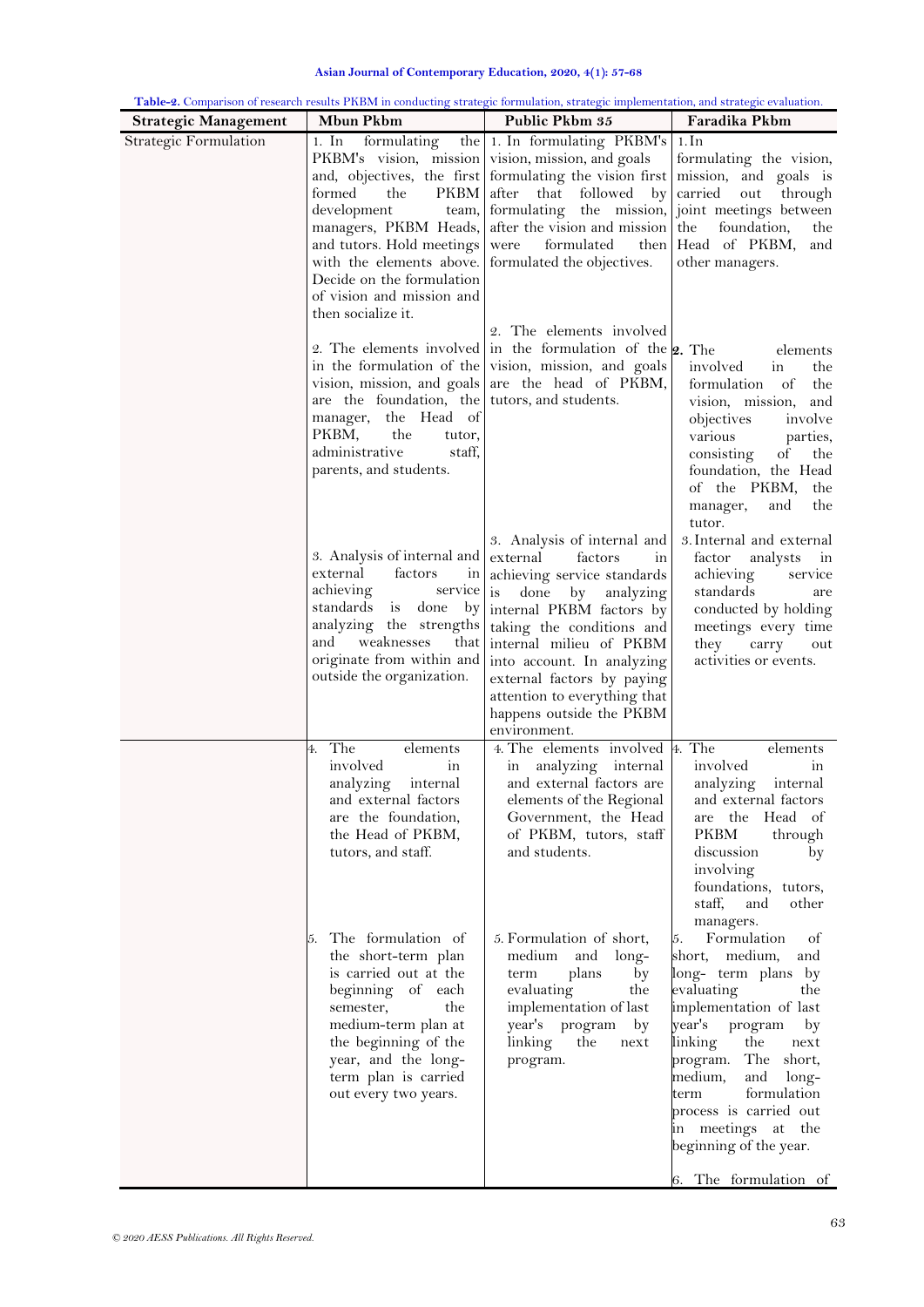|                          | The formulation of<br>6.<br>the strategy adopted<br>to provide<br>is<br>maximum<br>opportunities<br>for<br>prospective students<br>to participate<br>in<br>teaching and learning<br>activities with costs<br>that can be reached<br>but can provide good<br>services for students. | 6. The<br>formulation<br>strategies in achievingcarried<br>service standards is to meeting<br>coordinate with<br>government elements and and<br>tutors.                                                                                                                                                                                                                                                                         | strategies in achieving<br>ofservice<br>standards<br>$\frac{1}{1}$<br>out<br>the<br>at<br>the<br>at<br>local beginning of the year<br>determined<br>the<br>superior products and<br>who is the coordinator<br>and who is involved in<br>these activities. |
|--------------------------|------------------------------------------------------------------------------------------------------------------------------------------------------------------------------------------------------------------------------------------------------------------------------------|---------------------------------------------------------------------------------------------------------------------------------------------------------------------------------------------------------------------------------------------------------------------------------------------------------------------------------------------------------------------------------------------------------------------------------|-----------------------------------------------------------------------------------------------------------------------------------------------------------------------------------------------------------------------------------------------------------|
| Strategic Implementation | . The policies determined<br>following<br>the<br>are<br>government's policies<br>and making its policies.<br>2. The way to motivate<br>tutors and staff to                                                                                                                         | 1. The policies<br>set<br>to<br>achieve service standards<br>are open<br>management<br>policies and policies to<br>improve PKBM personnel<br>competence<br>through<br>periodic<br>focused<br>discussions,<br>training,<br>workshops,<br>etc. Other<br>policies such as conducting<br>android-based<br>learning,<br>learning,<br>Edmundo<br>learning with the teacher's<br>room, and implementing<br>the Dapodiknas system.      | 1. The policies set to<br>achieve<br>service<br>standards are online<br>learning, friendly<br>learning,<br>and<br>an<br>android-based<br>assessment.                                                                                                      |
|                          | improve<br>work<br>professionalism<br>through coaching and<br>direction<br>during<br>meetings, comparison<br>with other superior<br>PKBM institutions.<br>3. The way to allocate<br>human resources to fit                                                                         | 2. The way to motivate<br>staff<br>tutors<br>and<br>to<br>performance<br>improve<br>professionalism<br>by<br>encouraging personnel to<br>have specialized technical<br>competencies according to<br>their area of work.                                                                                                                                                                                                         | $2.$ The<br>way<br>to<br>motivate tutors and<br>staff<br>to improve<br>work<br>professionalism<br>through a heart-to-<br>heart approach,<br>giving awards and<br>increasing<br>tutor<br>competence.                                                       |
|                          | respective<br>through<br>educational history and<br>certificates.                                                                                                                                                                                                                  | the capabilities in their 3. The way to allocate<br>fields is human resources to fit the<br>their abilities in their respective<br>fields by placing HR in<br>accordance<br>with<br>the<br>education<br>they<br>have<br>without<br>ignoring<br>the<br>expertise or habits that are<br>the policies set to achieve<br>service<br>standards<br>are<br>online learning, friendly<br>learning, and an android-<br>based assessment. | 3. The<br>way<br>to<br>human<br>improve<br>resources to suit<br>their abilities is<br>through<br>observation<br>and<br>interviews.                                                                                                                        |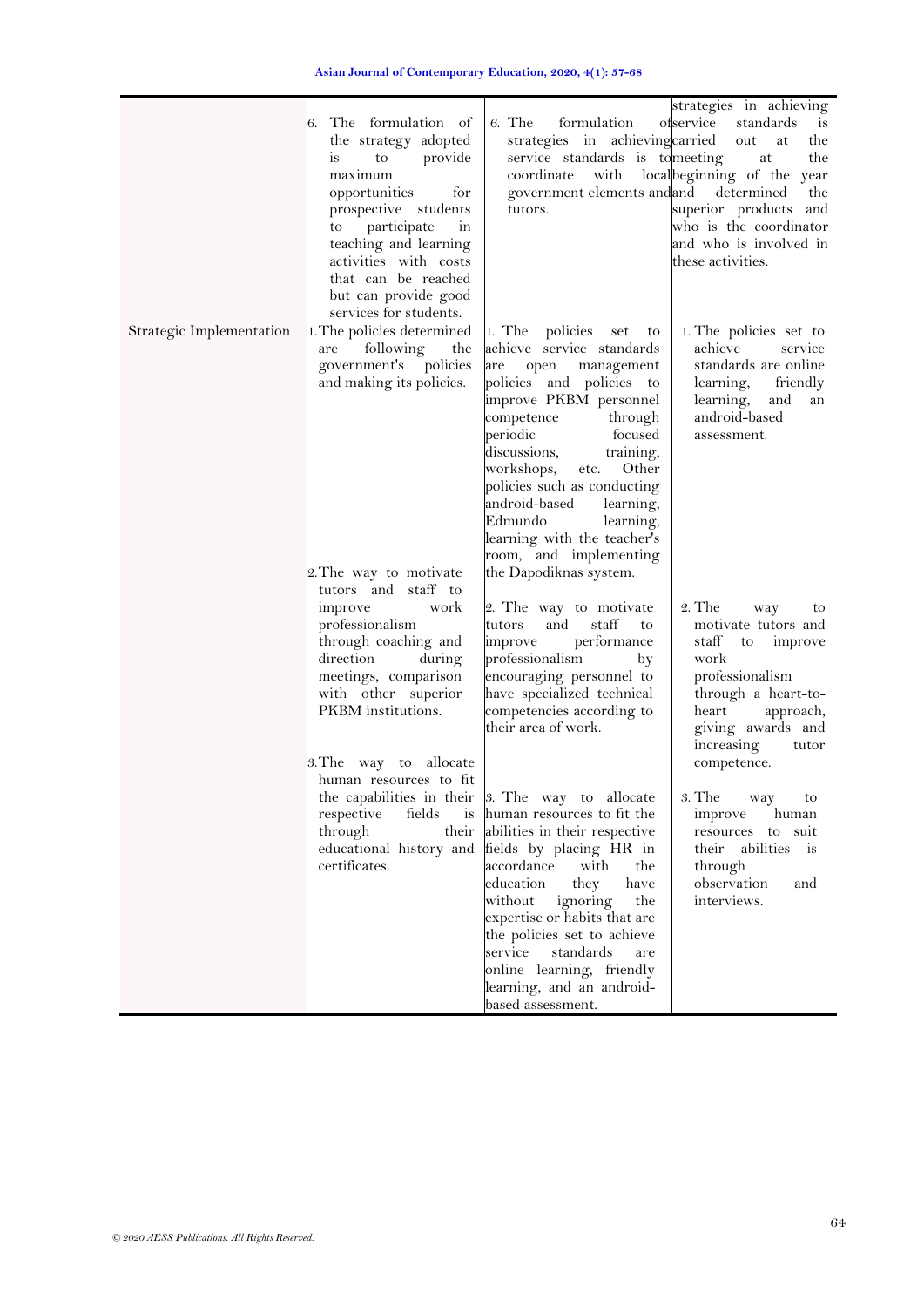|                      |                                                                                                                                                                                                                                                       | owned by each HR.                                                                                                                                                                                                                                                                              |                                                                                                                                                                                                                                                                            |
|----------------------|-------------------------------------------------------------------------------------------------------------------------------------------------------------------------------------------------------------------------------------------------------|------------------------------------------------------------------------------------------------------------------------------------------------------------------------------------------------------------------------------------------------------------------------------------------------|----------------------------------------------------------------------------------------------------------------------------------------------------------------------------------------------------------------------------------------------------------------------------|
|                      | if<br>there<br>are human<br>that<br>resources<br>are<br>inconsistent with the<br>capabilities in their field<br>is to improve their<br>abilities and expertise<br>through<br>training/<br>workshops.                                                  | 4. The solution performed 4. The solution taken if<br>human<br>there<br>are<br>that<br>resources<br>are<br>inconsistent<br>with<br>the<br>capabilities of their fields<br>is to provide training,<br>courses,<br>and<br>include<br>tutors in the competency<br>test.                           | 4. The solution taken<br>if there are human<br>resources that are<br>not in accordance<br>with the capabilities<br>in their field is<br>through evaluation<br>and then directed to<br>the fields controlled<br>the<br>by<br>person<br>concerned.                           |
|                      | 5. The culture is carried 5. The culture performed<br>out<br>to<br>support<br>the<br>of<br>strategy<br>professionalism,<br>discipline,<br>and<br>responsibility.                                                                                      | to support the strategy<br>is a culture of kinship,<br>responsibility, discipline,<br>and mutual respect.                                                                                                                                                                                      | $5.$ The<br>culture<br>performed<br>to<br>support<br>the<br>strategy is a family<br>culture, open to<br>each<br>other,<br>complementing<br>deficiencies<br>and<br>spirit of<br>togetherness.                                                                               |
| Strategic Evaluation | entire results of the<br>planning<br>and<br>implementation<br>of<br>strategic management<br>in achieving service<br>standards is to hold<br>meetings once a week<br>with tutors and staff,<br>monitoring<br>every<br>activity that is carried<br>out. | 1. The way to monitor the $\vert$ 1. The way to monitor the $\vert$ 1. The way to monitor<br>entire results<br>of<br>the<br>planning<br>and<br>implementation<br>of<br>strategic management in<br>achieving<br>service<br>standards is by formative<br>evaluation and summative<br>evaluation. | the entire results of<br>strategic management<br>planning<br>and<br>implementation<br>in<br>achieving<br>service<br>standards is to use<br>online<br>performance<br>records.                                                                                               |
|                      | 2. The way to measure<br>individual<br>and<br>institutional<br>performance is done<br>through supervision<br>of the learning<br>process and tutor<br>performance<br>evaluation and self-<br>evaluation.                                               | 2. The way to measure 2.<br>individual<br>institutional performance performance<br>is carried out through individuals<br>supervision<br>of<br>learning<br>conducting<br>performance assessments,<br>and self-evaluation.                                                                       | The<br>way<br>to<br>the<br>and measure<br>of<br>and<br>the institutions<br>done<br>1S<br>process, through supervision of<br>tutor the learning process,<br>assessing the work of<br>tutors<br>and<br>self-<br>evaluation.                                                  |
|                      | The<br>3.<br>measures to overcome<br>problem<br>when<br>the<br>planning<br>and<br>implementing<br>management through<br>self-evaluation,<br>evaluating<br>the<br>implementation of last<br>year.                                                      | corrective 8. The corrective measures<br>to overcome the problem<br>planning<br>when<br>and  <br>implementing<br>management are through<br>a meeting to discuss the<br>results of the activities at<br>the end of the program<br>implementation<br>and<br>analyze it.                          | The<br>corrective<br>3.<br>resolve<br>measures to<br>the problem at the<br>time of<br>planning<br>and<br>implementing<br>management<br><sub>1s</sub><br>through<br>formative<br>assessment <i>i.e.</i><br>the assessment<br>done at the end of the<br>learning<br>program. |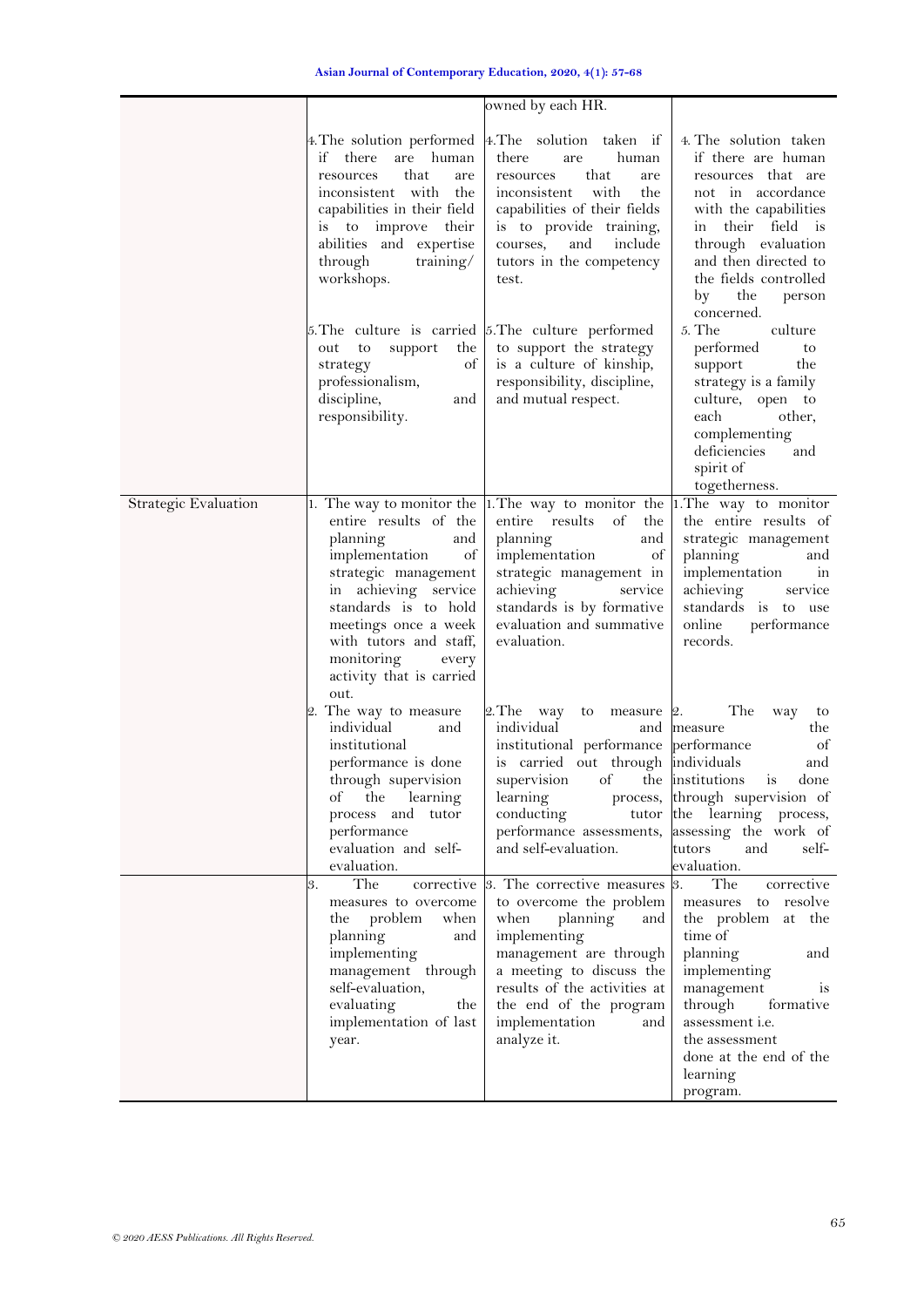#### *4.2. Achievement of Service Standards by PKBM*

The achievement of learning service standards based on Dikmas data implemented by PKBM MitraBuruh Nusantara, Public PKBM 35, and PKBM Faradika targets for 2016-2018 can be seen as follows:

|     |              | Number of participants |          |          |             |      |          |             |      |          |
|-----|--------------|------------------------|----------|----------|-------------|------|----------|-------------|------|----------|
| No. | Events       | 2016                   |          | 2017     |             | 2018 |          |             |      |          |
|     |              | <b>MBUN</b>            | $N_{35}$ | Faradika | <b>MBUN</b> | N 35 | Faradika | <b>MBUN</b> | N 35 | Faradika |
| -1. | Education    | 20                     | 27       | 17       | 12          | 48   | 8        | 14          | 110  | 10       |
|     | Equality of  |                        |          |          |             |      |          |             |      |          |
|     | Package A    |                        |          |          |             |      |          |             |      |          |
| 2.  | Equality     | 40                     | 96       | 19       | 40          | 101  | 27       | 41          | 117  | 30       |
|     | Education of |                        |          |          |             |      |          |             |      |          |
|     | Package B    |                        |          |          |             |      |          |             |      |          |
| 3.  | Equality     | 85                     | 91       | 55       | 86          | 92   | 58       | 88          | 111  | 60       |
|     | Education of |                        |          |          |             |      |          |             |      |          |
|     | Package C    |                        |          |          |             |      |          |             |      |          |

**Table-3.** Achievement of learning services for PKBM MitraBuruh Nusantara in 2016-2018.

Community empowerment services provided by PKM MitraBuruh Nusantara are as follows:

## 1. Skills Program

The skills program developed is a computer skills program, with this program it is expected that all students cannot only get an equalization diploma but also have other supporting skills to get or develop their work.

The community empowerment services performed by the Public PKBM 35 are as follows:

# 1. PKW Skill Program

Entrepreneurship Skills Education Program (PKW) is an education service program through courses and training to provide knowledge, skills, and entrepreneurial attitudes in accordance with the needs and business opportunities that exist in the community.

The PKW program at the Public PKBM 35 has the following objectives: 1) providing the students with entrepreneurial knowledge, 2) providing the students with skills in the production of goods/services, 3) instilling the students with mindset and entrepreneurial attitudes, 4) encouraging and creating new business start-ups so they can create employment.

# 2. Caring Program Through KJP and PIP Programs

PKBM students in DKI Jakarta mostly come from disadvantaged people, apparently more fortunate compared to PKBM outside Jakarta. The Public PKBM 35 can access assistance for underprivileged families through the Jakarta Smart Card (KJP) program. KJP is a strategic program to provide access for citizens of DKI Jakarta from the community who are unable to receive a minimum of education until graduating high school/vocational school/Package C with full funding from the DKI Jakarta Provincial Budget.

The community empowerment services provided by Faradika PKBM are as follows:

- 1. *Acrylic* training every 3 months, with the aim of providing life skills proficiency.
- 2. The computer training is held 10 times of meeting for each program of activities with the aim of providing life skills.
- 3. The training for creating various foods and cakes which are held every 3 months with the aim of providing life skills.
- 4. The training for creating various items from ice cream sticks which is held every 3 months with the aim of providing life skills.

#### *4.3. Analysis of Research Results*

As a discussion of various theories and research findings of the Strategic Management in Achieving the PKBM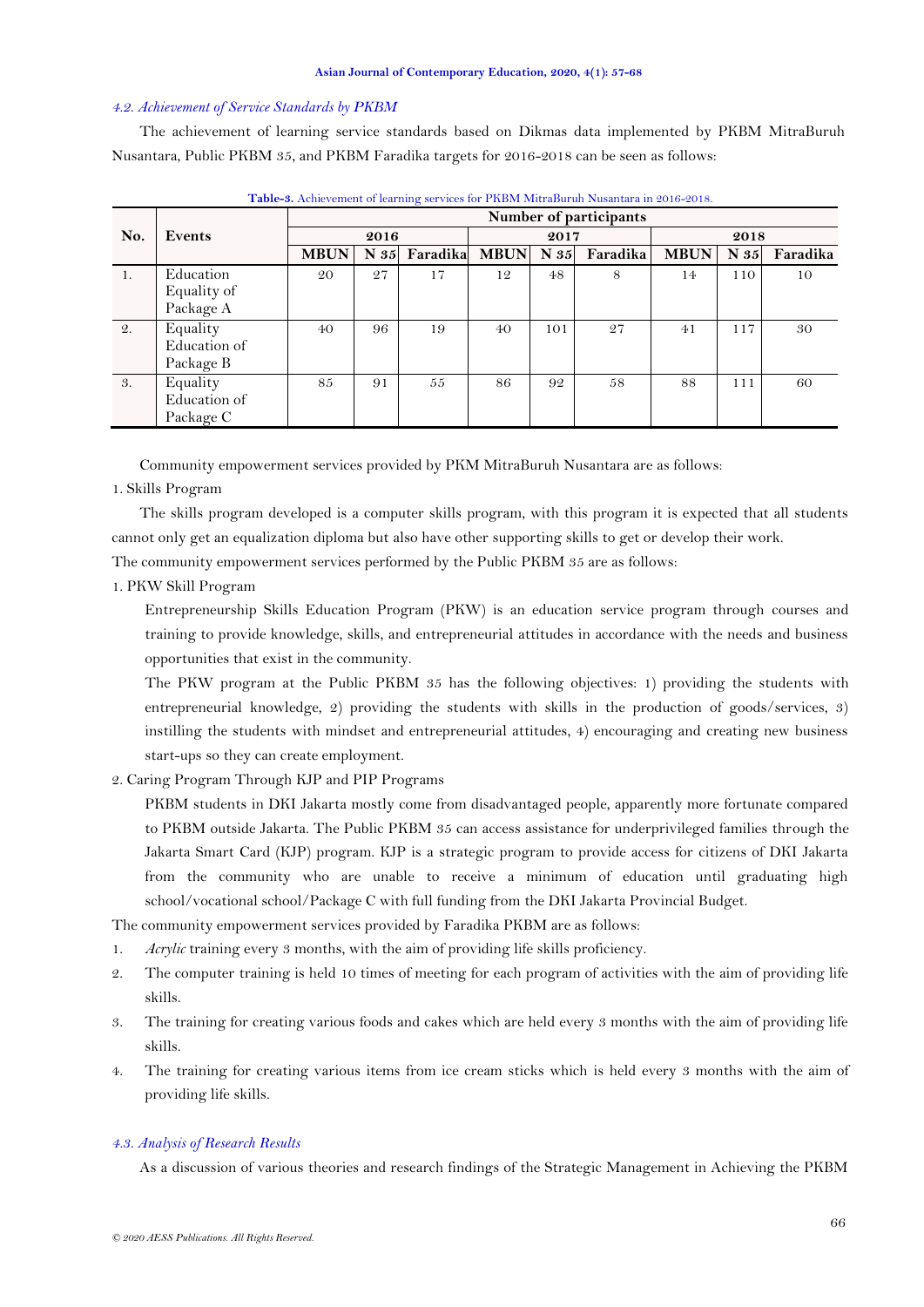Service (A Case Study on PKBM MitraBuruh Nusantara in North Jakarta, Public PKBM 35 in South Jakarta, PKBM Faradika in East Jakarta, this research strengthens Wheelen's Theory and Hunger on strategic management; the strategic management is a set of managerial decisions and long-term decision making actions in an organization. According to Wheelen and Hunger, the stages of strategic management consist of strategy formulation, strategy implementation, and strategy evaluation. In this study found that it turns out that the stages of strategic management are strategy formulation, strategy implementation and strategy evaluation have been performed by each PKBM to achieve PKBM service standards, although the forms and applications in each PKBM have similarities and differences. The similarity is that every PKBM in compiling strategy formulation is always through meetings and involving all elements at PKBM. The difference is in the elements such as PKBM MitraBuruh Nusantara and PKBM Faradika involving elements of the Foundation because the PKBM is under the auspices of the Foundation. Whereas for the Public PKBM, since it is part of the educational institution under the DKI Jakarta Regional Government, the Public PKBM 35 involves the DKI Jakarta Regional Government. In applying the strategic implementation, from the results of this study, each PKBM has different policies in implementing the PKBM development strategy. The similarity is that the three PKBM place great emphasis on developing learning programs. Meanwhile, the difference is in the different learning program models of each PKBM.

In applying strategic evaluation, from the results of this study, each PKBM conducts an evaluation process to analyze the success of a program implemented. The difference is that the evaluation forms are different for each PKBM. PKBM MitraBuruh Nusantara performs an evaluation once a week as a basis for analyzing the program implemented. The Public PKBM 35 conducts evaluations through formative and summative evaluations, while Faradika PKBM conducts evaluations with online performance records.

Through the implementation of the strategic management steps, each PKBM can reach service standards, this is evidenced that the three PKBMs which are places of research to date continue to grow in line with the times and do not lag behind formal education. Another thing that is noted by researchers is that non-formal educational institutions are now the people's choice and no longer as a supplement, the community has found confidence in nonformal educational institutions. In this research, the PKBM that can carry out good strategic management can certainly provide a service standard for students and the user community. The function of PKBM in providing service standards is in accordance with the PKBM service standards, include learning services and community empowerment services. The results of this study revealed that of the 3 (three) PKBMs that became the places, all performed the learning service function well, but for community empowerment services, only two (2) PKBMs were able to carry out well, included the Public PKBM 35 and PKBM Faradika while PKBM MitraBuruh Nusantara will only develop the community service empowerment activities in the form of computer courses.

### **5. CONCLUSION**

Based on the results of research and discussion in the previous chapter, the researchers can conclude as follows: The implementation of the strategic management performed by the PKBM includes the activities of the Strategy Formulation in the form of formulating the vision and mission activities. In formulating the PKBM's vision, mission, and goals, it involves the relevant parties. Analysis of internal and external factors in achieving service standards is done by analyzing the strengths and weaknesses that originate from within and outside the organization.

Furthermore, the steps for implementing the strategy at PKBM are performed by describing the strategies formulated in the form of activities. The technical implementation is referred to as the activity coordinator while continuing to coordinate with the head of the PKBM. The supervision system is carried out by implementing intensive communication and routine control to the activity coordinator. The strategy evaluation step at PKBM is done through informal and formal meetings. The formal meetings are held routinely both at the internal and overall level. The strategic evaluation can also be done through evaluating the learning program performed by the Head of PKBM, staff and, tutors to find out the abilities that have been obtained by the learning community, and the